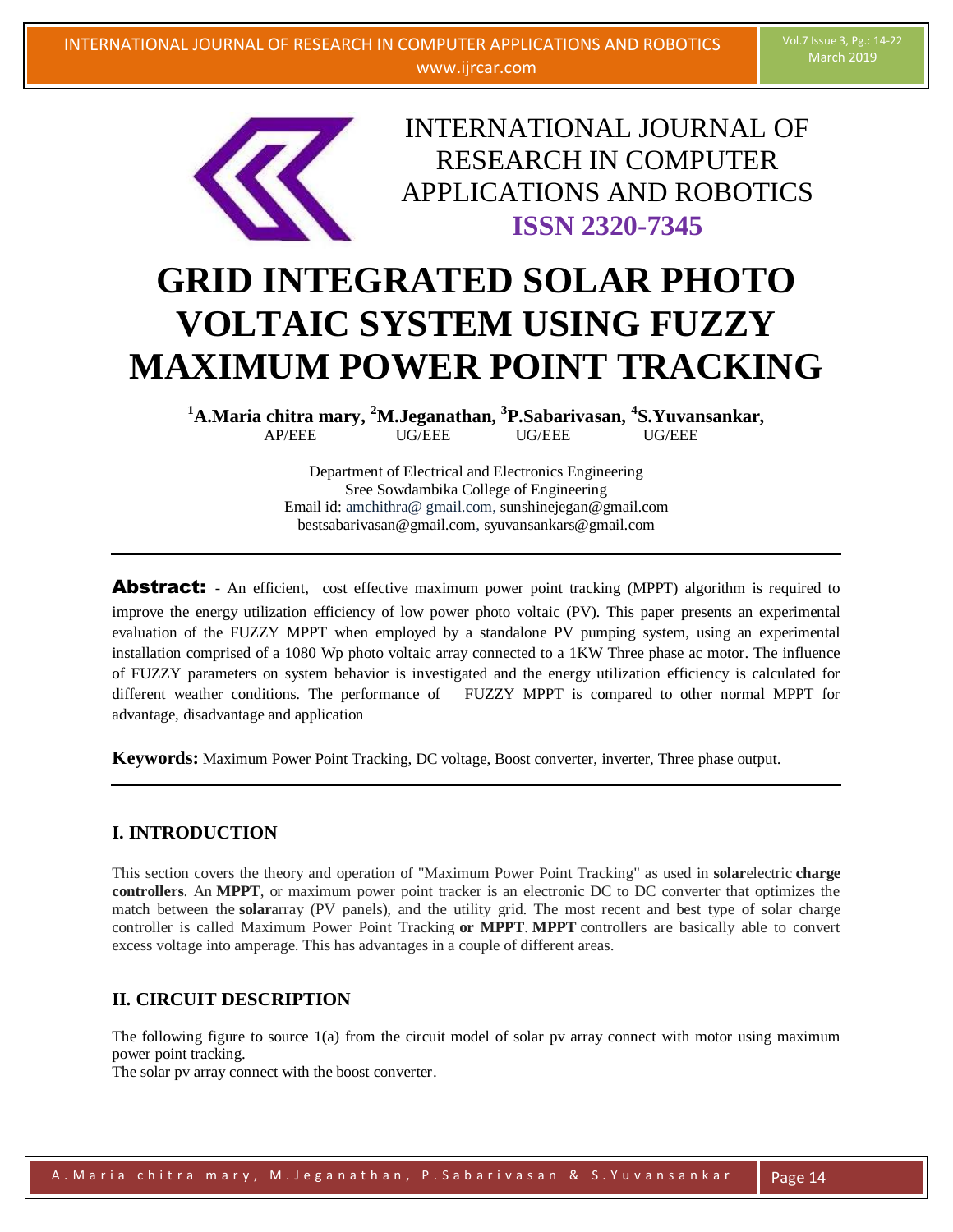

1(a) block diagram

The boost converter is connecting with inverter. In this Model the DC power is converted to AC power. The DC power is converted to Three phase ac power. The ac power is given to the motor. The FUZZY MPPT output is given to the Boost converter. The input of the boost converter is solar pv array output.

We are using matlab simulation software to implement the project model.

# **III. SOLAR PV ARRAY**

The following figure to 1(b) If *photovoltaic solar panels* are made up of individual photovoltaic cells connected together, then the **Solar Photovoltaic Array**, also known simply as a **Solar Array** is a system made up of a group of solar panels connected together. A *photovoltaic array* is therefore multiple solar panels electrically wired together to form a much larger PV installation (PV system) called an array, and in general the larger the total surface area of the array, the more solar electricity it will produce.



1(b) solar pv array The solar pv array diagram is given above. The photo voltaic cell is serially connected in the

panel.

## **IV. MPPT**

The following figure to source 1(c)An MPPT, or maximum power point tracker is an electronic DC to DC converter that optimizes the match between the solar array (PV panels), and the battery bank or utility grid. To put it simply,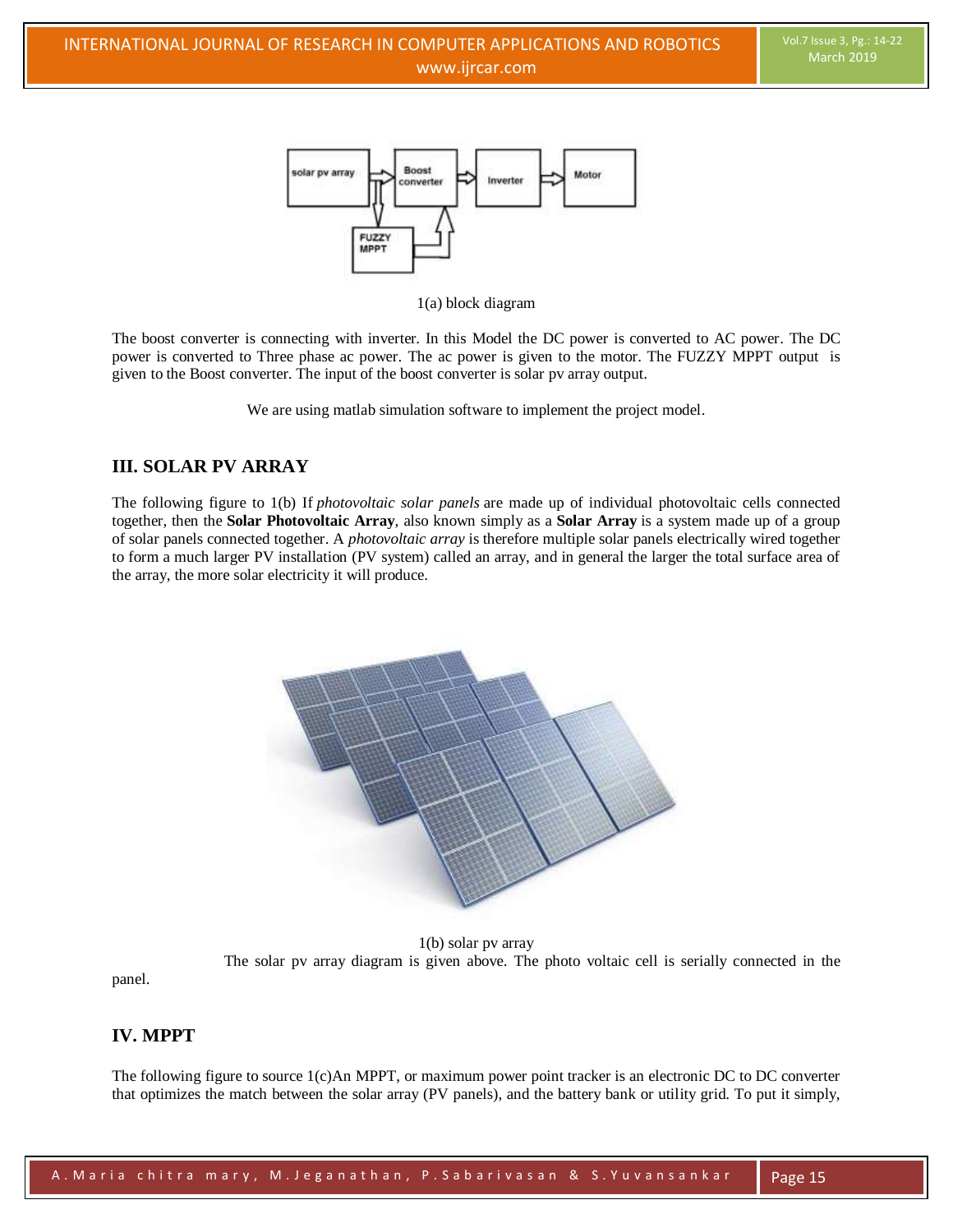they convert a higher voltage DC output from solar panels (and a few wind generators) down to the lower voltage needed to charge batteries



1(c) fuzzy mppt diagram

The following figure to 1(c) Maximum Power Point Tracking is electronic tracking - usually digital. The charge controller looks at the output of the panels and compares it to the battery voltage. It then figures out what is the best power that the panel can put out to charge the battery. It takes this and converts it to best voltage to get maximum AMPS into the battery. (Remember, it is Amps into the battery that counts). Most modern MPPT's are around 93- 97% efficient in the conversion. You typically get a 20 to 45% power gain in winter and 10-15% in summer. Actual gain can vary widely depending weather, temperature, battery state of charge, and other factors.

Maximum power is defined as product of open circuit voltage and short circuit current.

 $Power = voltage*current$ Maximum power = open circuit voltage \* short circuit current

 $P_m = V_{op} * I_{sc}$ 

The maximum power of the pv array graph is given below The following figure to source  $1(d)$ .

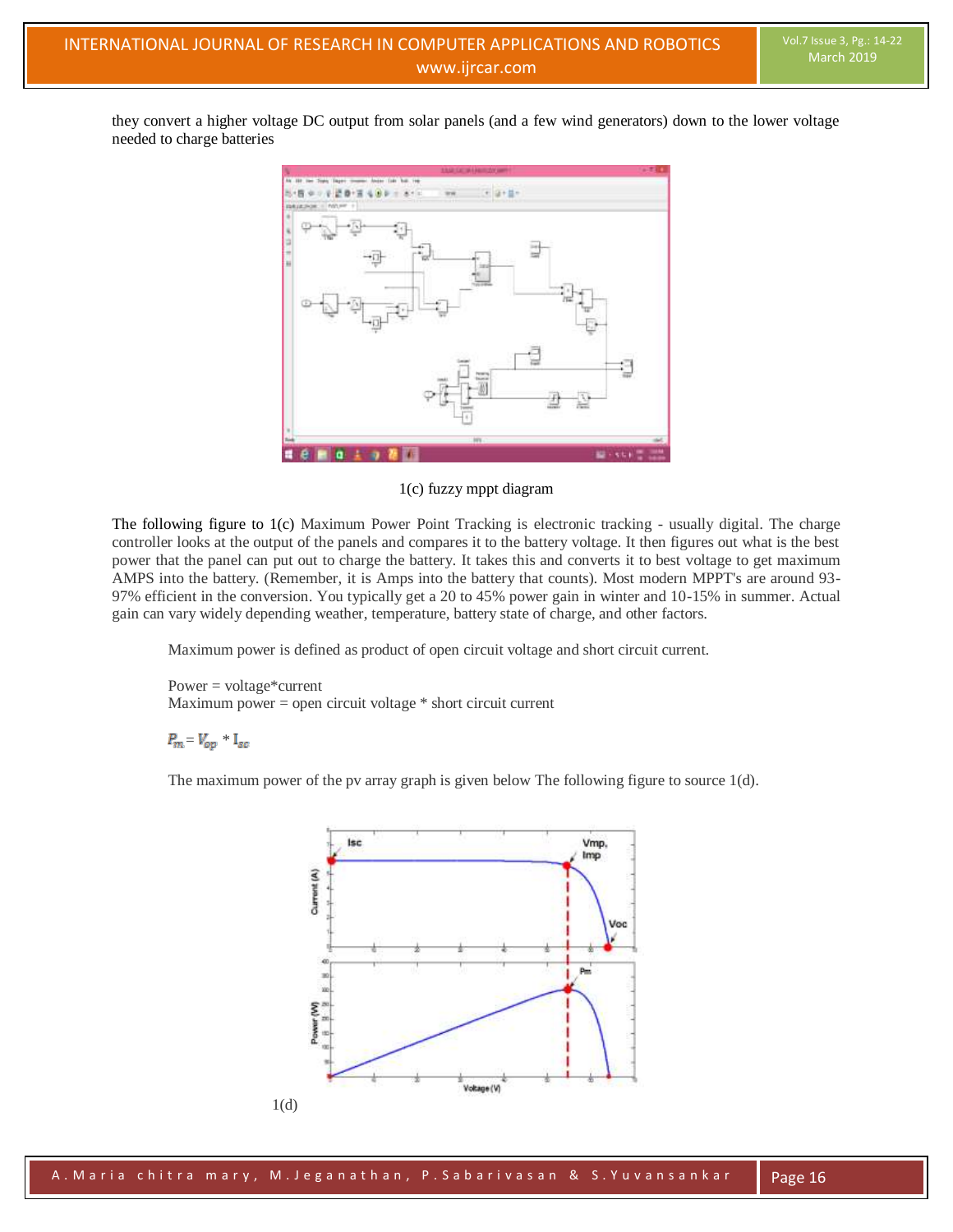The following figure to 1(d) Solar cell have a complex relationship between temperature and total resistance that produces a non-linear output efficiency which can be analyzed based on the [I-V curve.](https://en.wikipedia.org/wiki/Current%E2%80%93voltage_characteristic)<sup>[\[6\]\[7\]](https://en.wikipedia.org/wiki/Maximum_power_point_tracking#cite_note-Seyedmahmoudian_402%E2%80%93414-6)</sup>It is the purpose of the MPPT system to sample the output of the PV cells and apply the proper resistance (load) to obtain maximum power for any given environmental conditions.[\[8\]](https://en.wikipedia.org/wiki/Maximum_power_point_tracking#cite_note-8) MPPT devices are typically integrated into an [electric power](https://en.wikipedia.org/wiki/Electric_power_converter)  [converter](https://en.wikipedia.org/wiki/Electric_power_converter) system that provides voltage or current conversion, filtering, and regulation for driving various loads, including power grids, batteries, or motors.

It has some algorithms,

Perturb and observe

Incremental conductance

Current sweep

Constant voltage

Temperature method

Traditional [solar inverters](https://en.wikipedia.org/wiki/Solar_inverter) perform MPPT for the entire PV array (module association) as a whole. In such systems the same current, dictated by the inverter, flows through all modules in the string (series). Because different modules have different I-V curves and different MPPs (due to manufacturing tolerance, partial shading,  $[25]$  etc.) this architecture means some modules will be performing below their MPP, resulting in lower efficiency.

## **V. BOOST CONVERTER**

The following figure to source 1(e) A **boost converter** (**step-up converter**) is a [DC-to-DC power converter](https://en.wikipedia.org/wiki/DC-to-DC_converter) that steps up voltage (while stepping down current) from its input (supply) to its output (load). It is a class of [switched](https://en.wikipedia.org/wiki/Switched-mode_power_supply)[mode power supply](https://en.wikipedia.org/wiki/Switched-mode_power_supply) (SMPS) containing at least two semiconductors (a [diode](https://en.wikipedia.org/wiki/Diode) and a [transistor\)](https://en.wikipedia.org/wiki/Transistor) and at least one energy storage element: a [capacitor,](https://en.wikipedia.org/wiki/Capacitor) [inductor,](https://en.wikipedia.org/wiki/Inductor) or the two in combination. To reduce [voltage ripple,](https://en.wikipedia.org/wiki/Ripple_(electrical)) filters made of capacitors (sometimes in combination with inductors) are normally added to such a converter's output (load-side filter) and input (supply-side filter).



 $1(e)$ 

The following figure to 1(e) Power for the boost converter can come from any suitable DC sources, such as batteries, solar panels, rectifiers and DC generators. A process that changes one DC voltage to a different DC voltage is called DC to DC conversion. A boost converter is a [DC to DC converter](https://en.wikipedia.org/wiki/DC_to_DC_converter) with an output voltage greater than the source voltage. A boost converter is sometimes called a step-up converter since it "steps up" the source voltage. Since power P=VI [must be conserved,](https://en.wikipedia.org/wiki/Law_of_conservation_of_energy) the output current is lower than the source current.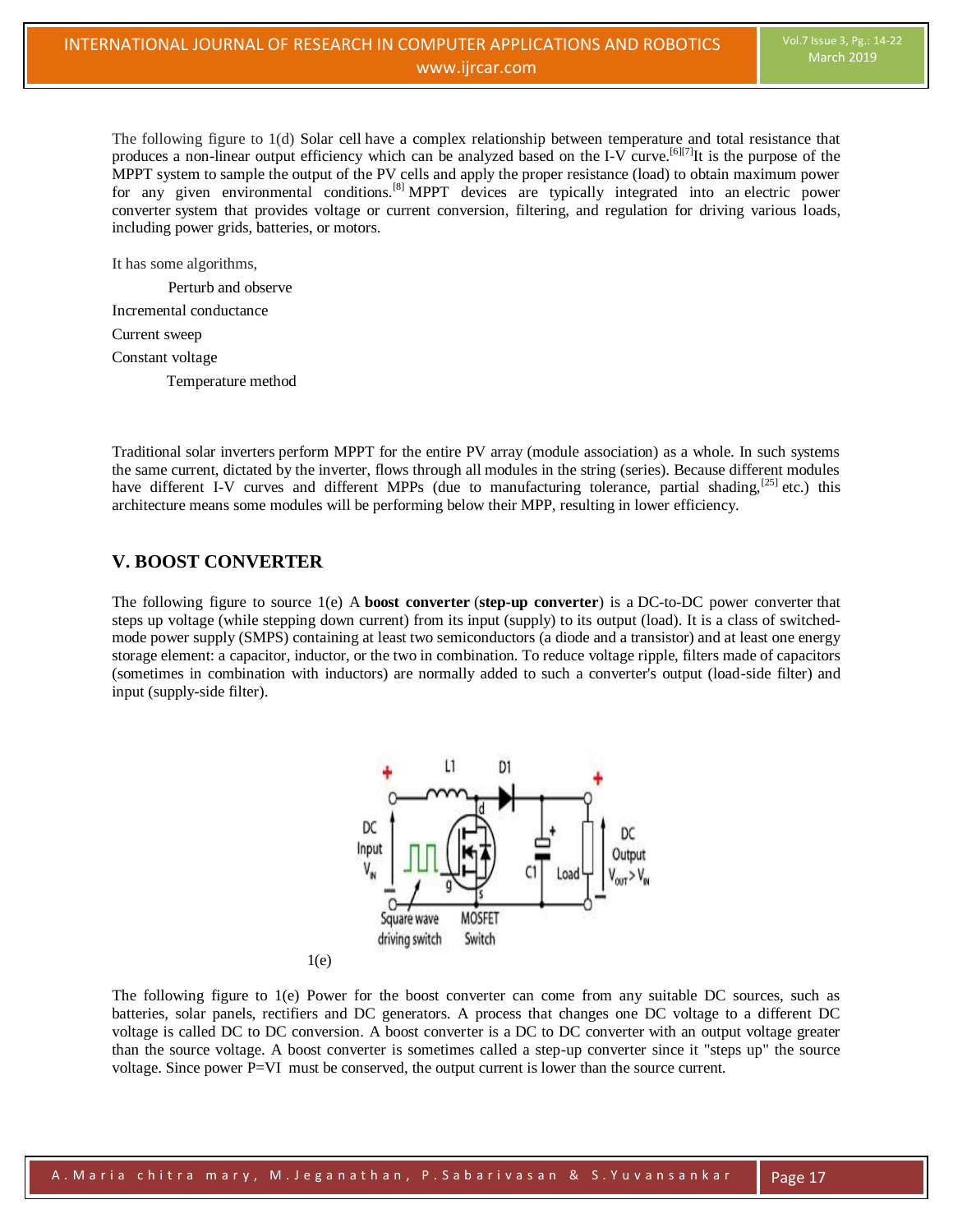Battery power systems often stack cells in series to achieve higher voltage. However, sufficient stacking of cells is not possible in many high voltage applications due to lack of space. Boost converters can increase the voltage and reduce the number of cells. Two battery-powered applications that use boost converters are used in [hybrid electric](https://en.wikipedia.org/wiki/Hybrid_vehicle)  [vehicles](https://en.wikipedia.org/wiki/Hybrid_vehicle) (HEV) and lighting systems.

#### **Continuous mode**





#### **Discontinuous mode**



1(g)

The following figure to  $1(f),1(g)$ The key principle that drives the boost converter is the tendency of an [inductor](https://en.wikipedia.org/wiki/Inductor) to resist changes in current by creating and destroying a magnetic field. In a boost converter, the output voltage is always higher than the input voltage applications, such as portable lighting systems.

#### **VI. INVERTER**

A **power inverter**, or **inverter**, is an electronic device or circuitry that changes [direct current](https://en.wikipedia.org/wiki/Direct_current) (DC) to [alternating](https://en.wikipedia.org/wiki/Alternating_current)  [current](https://en.wikipedia.org/wiki/Alternating_current) (AC).

The three phase inverter converts the DC supply to 3 phase AC supply. The following figure to source 1(h)The input [voltage,](https://en.wikipedia.org/wiki/Voltage) output voltage and frequency, and overall [power](https://en.wikipedia.org/wiki/Electrical_power) handling depend on the design of the specific device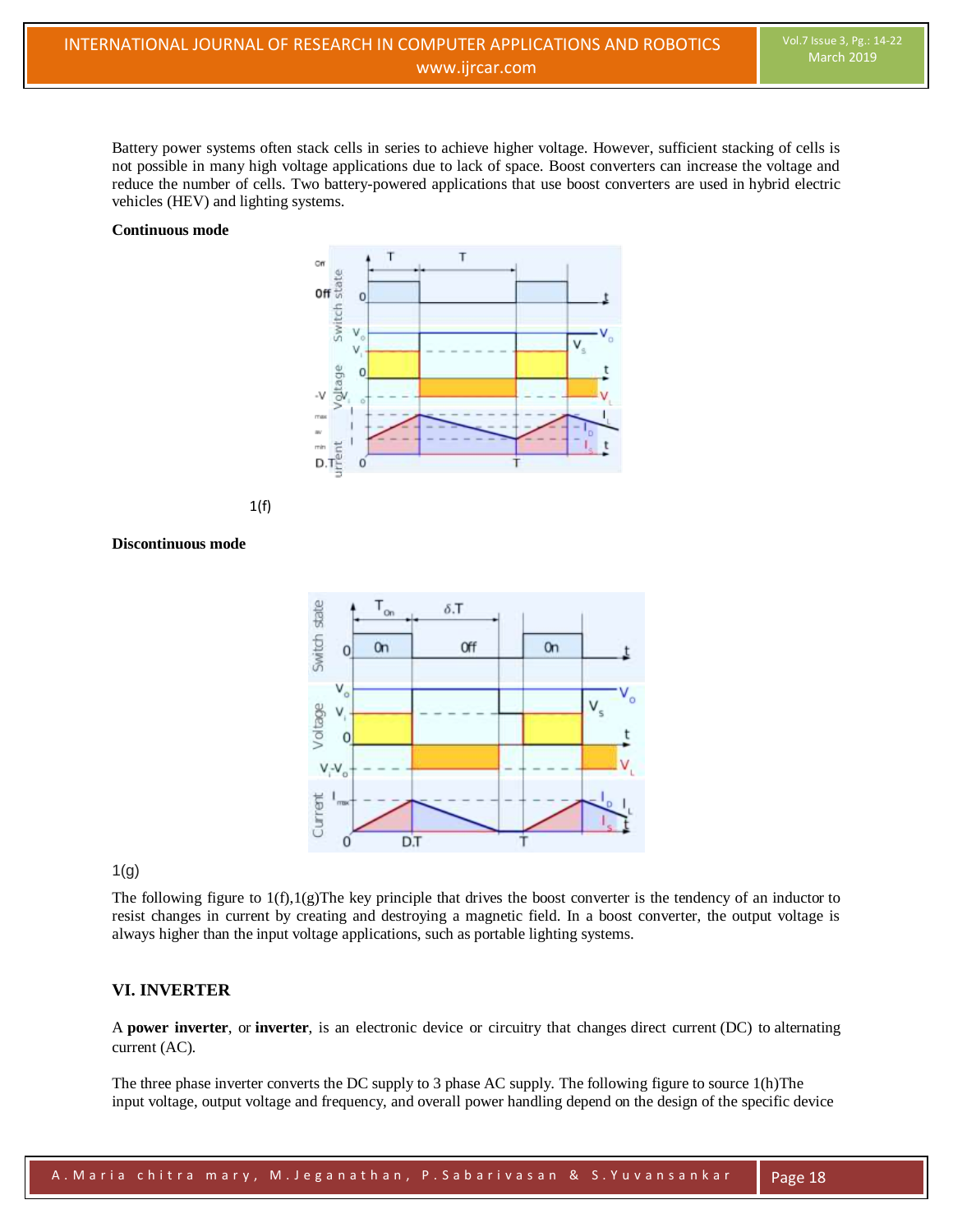or circuitry. The inverter does not produce any power; the power is provided by the DC source .A power inverter can be entirely electronic or may be a combination of mechanical effects (such as a rotary apparatus) and electronic circuitry. **Static inverters** do not use moving parts in the conversion process.



1(h)

The following figure to 1(h)A typical power inverter device or circuit requires a relatively stable **DC power source** capable of supplying enough current for the intended power demands of the system. The input voltage depends on the design and purpose of the inverter. An inverter can produce a square wave, modified sine wave, pulsed sine wave, pulse width modulated wave (PWM) or sine wave depending on circuit design. There are two basic designs for producing household plug-in voltage from a lower-voltage DC source, the first of which uses a switching [boost converter](https://en.wikipedia.org/wiki/Boost_converter) to produce a higher-voltage DC and then converts to AC. The second method converts DC to AC at battery level and uses a [line-frequency](https://en.wikipedia.org/wiki/Utility_frequency) [transformer](https://en.wikipedia.org/wiki/Transformer) to create the output voltage.

The following figure to source 1(i).This is one of the simplest waveforms an inverter design can produce and is best suited to low-sensitivity applications such as lighting and heating. Square wave output can produce "humming" when connected to audio equipment and is generally unsuitable for sensitive electronics.



The following figure to source 1(i)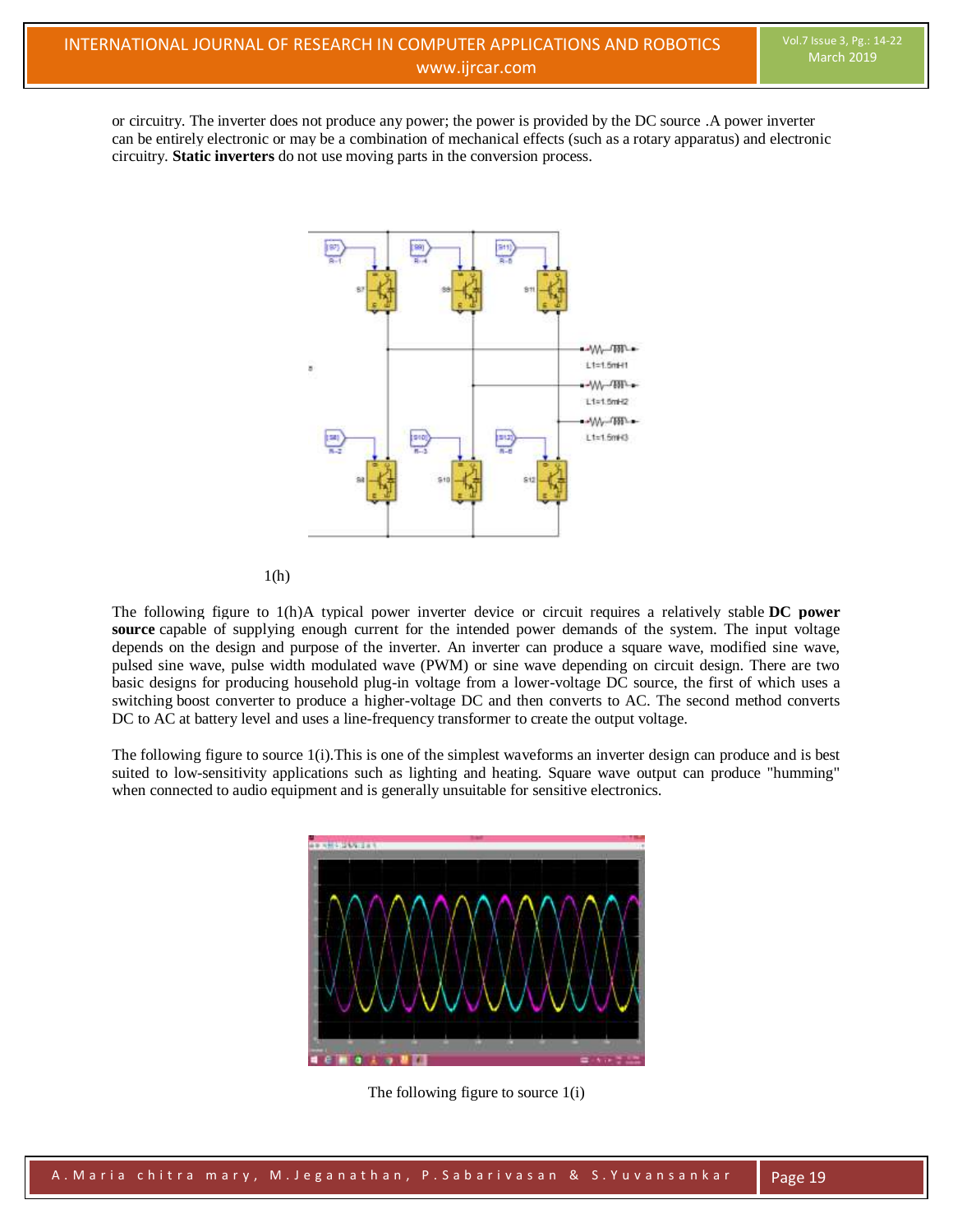A power inverter device which produces a multiple step sinusoidal AC waveform is referred to as a *sine wave inverter*. To more clearly distinguish the inverters with outputs of much less distortion than the *modified sine wave* (three step) inverter designs, the manufacturers often use the phrase *pure sine wave inverter*. Almost all consumer grade inverters that are sold as a "pure sine wave inverter" do not produce a smooth sine wave output at all,<sup>[\[4\]](https://en.wikipedia.org/wiki/Power_inverter#cite_note-Taylor_%E2%80%93_Moon-4)</sup> just a less choppy output than the square wave (two step) and modified sine wave (three step) inverters. However, this is not critical for most electronics as they deal with the output quite well. Where power inverter devices substitute for standard line power, a sine wave output is desirable because many electrical products are engineered to work best with a sine wave AC power source.

## **VII. FUZZY CONTROLLER**

A **fuzzy control system** is a [control system](https://en.wikipedia.org/wiki/Control_system) based on [fuzzy logic—](https://en.wikipedia.org/wiki/Fuzzy_logic)a [mathematical](https://en.wikipedia.org/wiki/Mathematics) system that analyzes [analog](https://en.wikipedia.org/wiki/Analog_signal) input values in terms of [logical](https://en.wikipedia.org/wiki/Mathematical_logic) variables that take on continuous values between 0 and 1, in contrast to classical or [digital](https://en.wikipedia.org/wiki/Digital_data) logic, which operates on discrete values of either 1 or 0 (true or false, respectively).Fuzzy logic is widely used in machine control. The term "fuzzy" refers to the fact that the logic involved can deal with concepts that cannot be expressed as the "true" or "false" but rather as "partially true". Although alternative approaches such as genetic algorithms and neural networks can perform just as well as fuzzy logic in many cases, fuzzy logic has the advantage that the solution to the problem can be cast in terms that human operators can understand, so that their experience can be used in the design of the controller. This makes it easier to mechanize tasks that are already successfully performed by humans.

Fuzzy control system design is based on empirical methods, basically a methodical approach to [trial-and-error.](https://en.wikipedia.org/wiki/Trial-and-error) The general process is as follows:

- Document the system's operational specifications and inputs and outputs.
- Document the fuzzy sets for the inputs.
- Document the rule set.
- Determine the Defuzzification method.
- Run through test suite to validate system, adjust details as required.
- Complete document and release to production.

The following figure to  $1(j)$ ,  $1(k)$  applications investigated or implemented include: character and handwriting recognition; optical fuzzy systems; robots, including one for making Japanese flower arrangements; [voice](https://en.wikipedia.org/wiki/Voice_control)[controlled](https://en.wikipedia.org/wiki/Voice_control) robot helicopters(hovering is a "balancing act" rather similar to the inverted pendulum problem); rehabilitation robotics to provide patient-specific solutions (e.g. to control heart rate and blood pressure [\[5\]](https://en.wikipedia.org/wiki/Fuzzy_control_system#cite_note-sarabadani-5)); control of flow of powders in film manufacture; elevator systems; and so on figure to  $1(j)$ ,  $1(k)$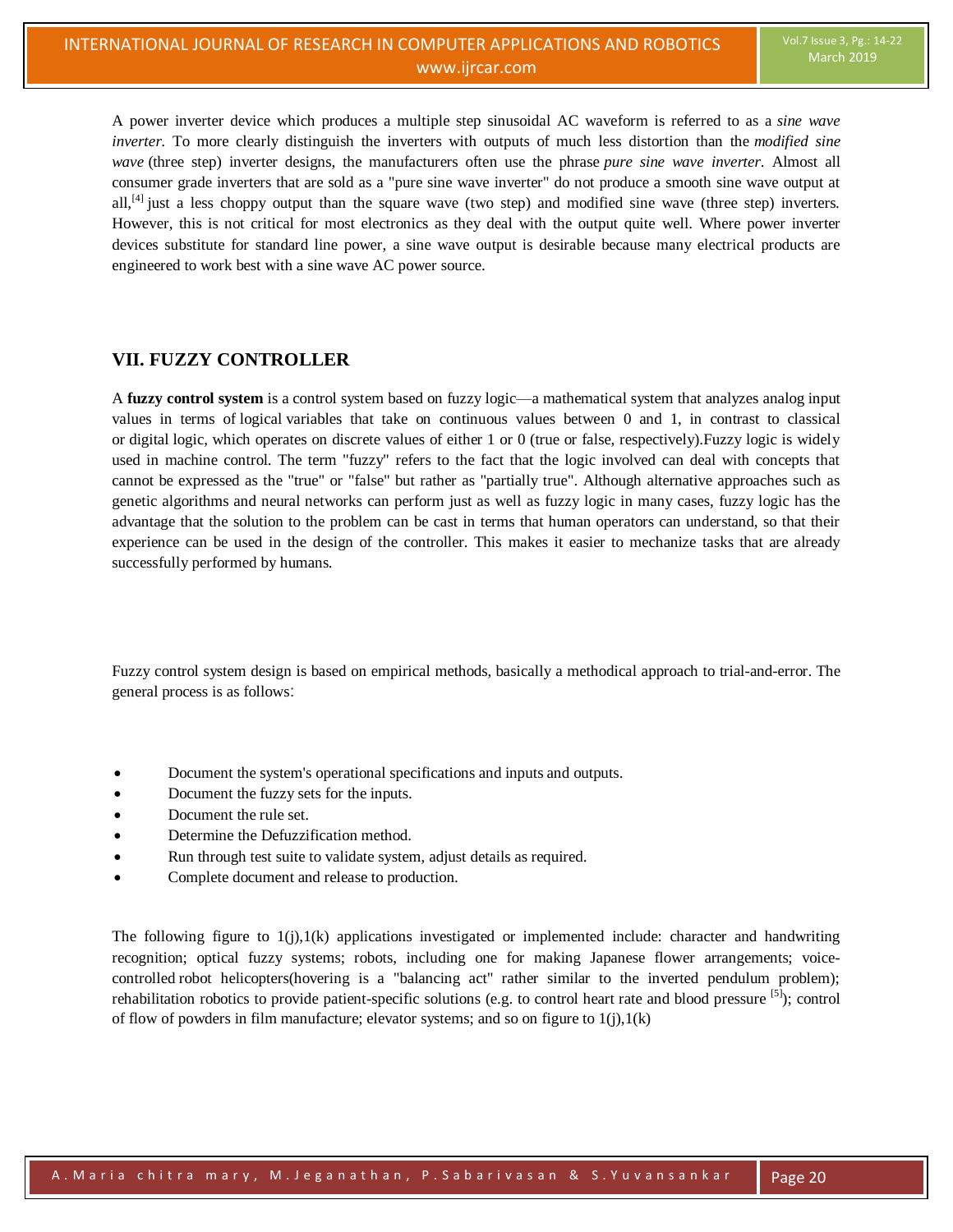







# **VIII. CONCLUSION**

An efficient, cost effective maximum power point tracking (MPPT) algorithm is required to improve the energy utilization efficiency of low power photo voltaic (PV). This paper presents an experimental evaluation of the FUZZY MPPT when employed by a standalone PV pumping system, using an experimental installation comprised of a 1080 Wp photo voltaic array connected to a 1KW Three phase ac motor. The influence of FUZZY parameters